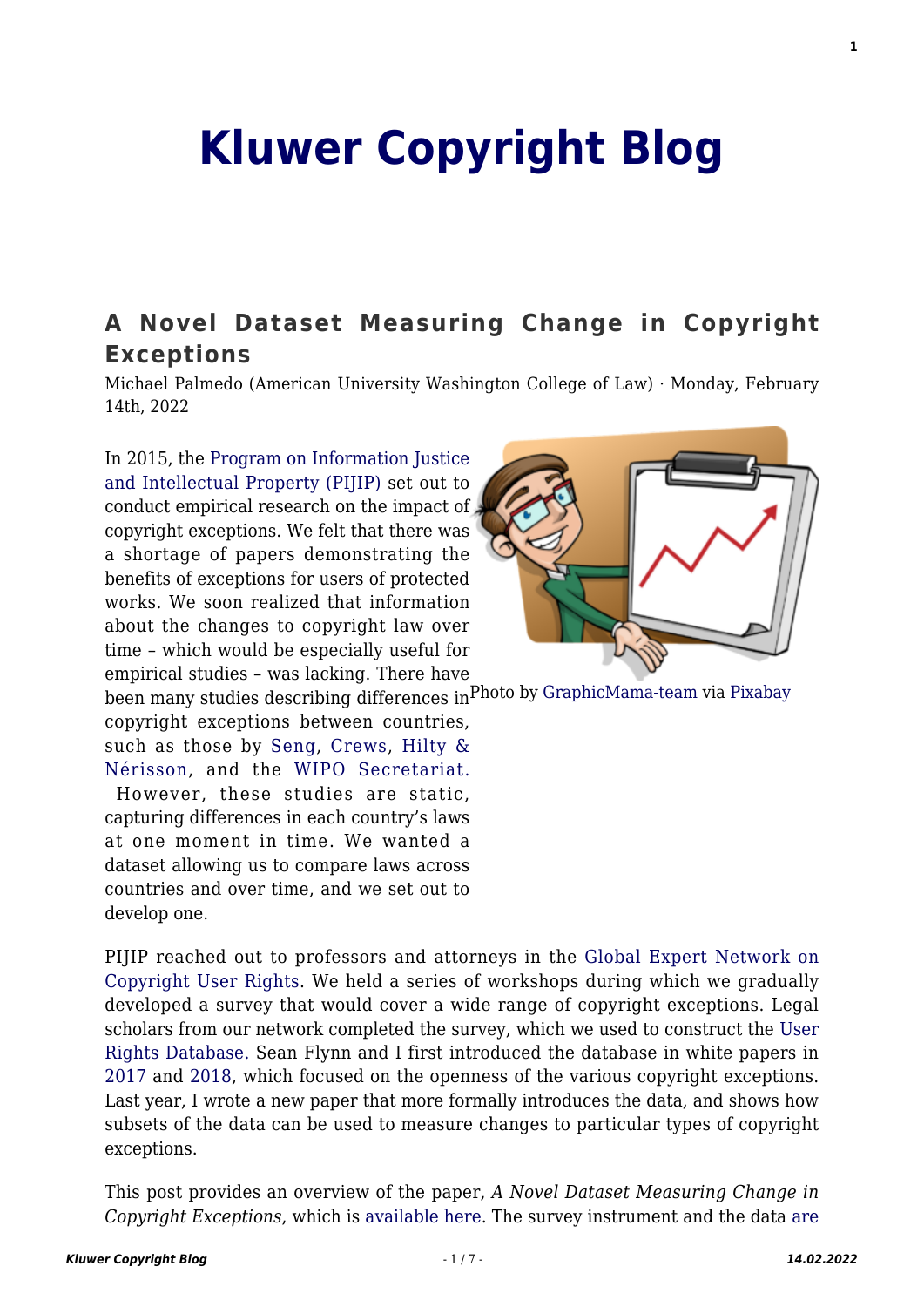# **A first look at the data**

PIJIP's User Rights Database currently contains data on copyright exceptions in 24 countries over 27 years.[\[1\]](#page--1-0)Thirteen countries in the set are High Income Countries as classified by the World Bank, and the rest are Middle Income. The distinction is relevant because legal academics have argued that copyright laws in less wealthy countries tend to have weaker exceptions than copyright laws in wealthy countries – despite the TRIPS Agreement's flexibilities allowing countries policy space to permit certain unauthorized uses Table 1 lists the countries by income group.

# *Table 1. Countries in the User Rights Database*

| <b>High Income Countries</b> | Middle Income Countries |
|------------------------------|-------------------------|
| Australia                    |                         |
| Canada                       | Argentina               |
| Chile                        | Botswana                |
| Finland                      | Brazil                  |
| Japan                        | China                   |
| Korea                        | Colombia                |
| Netherlands                  | India                   |
| Portugal                     | Mexico                  |
| Singapore                    | Peru                    |
| Slovakia                     | South Africa            |
| Switzerland                  | Ukraine                 |
| Taiwan                       | Vietnam                 |
| United States                |                         |
|                              |                         |

Our survey contains 129 questions, grouped into 20 categories based on different types of copyright exceptions (i.e. the right to quote works without authorization). Table 2 shows a list of all of the categories of questions.

In each category, the survey asks respondents whether their country's copyright law included a relevant exception each year from 1970 to present. It then asks a series of follow-on questions relevant to that particular exception. These vary from one category to the next, but they generally include whether it applied to unauthorized uses for any type of work, any purpose, any type of user, and whether it could be used for commercial purposes. Some categories also include additional questions relevant only to the category at hand. For instance, the category for libraries includes the question of whether the exception allowed unauthorized reproduction to provide copies for other libraries. For each of these follow-on questions about each user right, the survey asks for the year in which any change occurred. The complete survey is included in the working paper as [Appendix 1](https://digitalcommons.wcl.american.edu/cgi/viewcontent.cgi?filename=0&article=1076&context=research&type=additional).

In order to gauge the level of uncertainty surrounding specific copyright exceptions, respondents answered these questions on a four-point scale running from "Clearly Not Included" to "Clearly Included." Ambiguity could exist due to differing interpretations of legal texts, or due to judicial interpretations of laws that predate legislative change.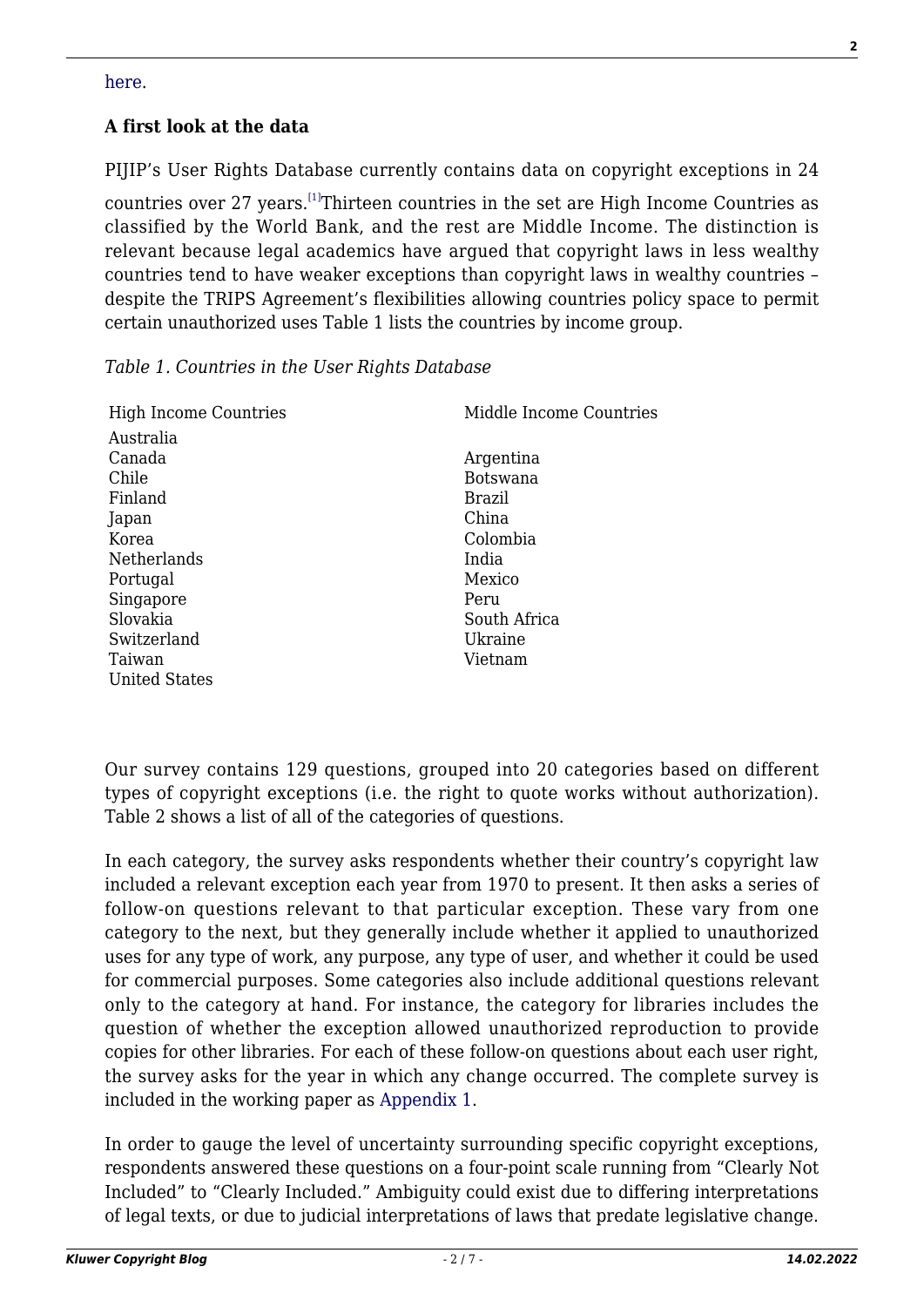The answers were coded 0 to 3, allowing one to observe the strength of each exception in each country's law.

| Table 2. Survey Categories and Descriptive Statistics |  |  |  |  |
|-------------------------------------------------------|--|--|--|--|
|-------------------------------------------------------|--|--|--|--|

| Category                                                 | <b>Mean</b> | St. Dev. |
|----------------------------------------------------------|-------------|----------|
| General Exception, Including Fair use                    | 1.01        | 1.32     |
| Quotation                                                | 2.09        | 1.18     |
| Education                                                | 1.64        | 1.30     |
| Research                                                 | 1.53        | 1.33     |
| Personal or Private Uses                                 | 1.80        | 1.27     |
| <b>Computer Programs</b>                                 | 1.43        | 1.33     |
| Databases or Other Compilations of Non-Original<br>Facts | 0.93        | 1.24     |
| Text- and Datamining                                     | 0.46        | 0.92     |
| Library Rights                                           | 1.81        | 1.33     |
| <b>Disability Access</b>                                 | 1.28        | 1.33     |
| Transformative Use                                       | 0.69        | 1.06     |
| Parody and/or Satire                                     | 1.31        | 1.25     |
| Incidental Inclusion                                     | 1.17        | 1.34     |
| Panorama Right                                           | 1.77        | 1.33     |
| Orphan Works                                             | 0.75        | 1.18     |
| <b>National Government Works</b>                         | 1.38        | 1.34     |
| <b>Exhaustion of Rights</b>                              | 1.32        | 1.31     |
| Safeguards from Secondary/Intermediary<br>Liability      | 0.62        | 1.14     |
| Temporary Copies for Technological Processes             | 1.00        | 1.31     |
| Protection Against Supremacy of Contracts                | 0.64        | 0.93     |

Table 2 shows the average score by category of question. One can see that the countries in this set had stronger copyright exceptions in some categories than others. For example, the mean scores for exceptions protecting quotation, education uses, and personal or private uses are each above 1.5. Their standard deviations are relatively low (compared to most of the other categories), indicating there is less variation from one county to the next. This makes sense when one considers that copyright exceptions for quotation, education, and personal or private use are well established under international copyright law. The Berne Convention explicitly recognizes copyright exceptions for quotation and education. Most countries have allowed some sort of personal use exception for a long time.

On the other hand, copyright exceptions that apply to ICT technologies tend to be weaker and more varied. The surveyed countries are less likely to have protections for text- and data-mining, databases, transformative uses and safeguards for intermediary liability in their law. When national laws do include these types of laws, the exceptions tend to be more restricted in terms of the type of uses they permit. The average scores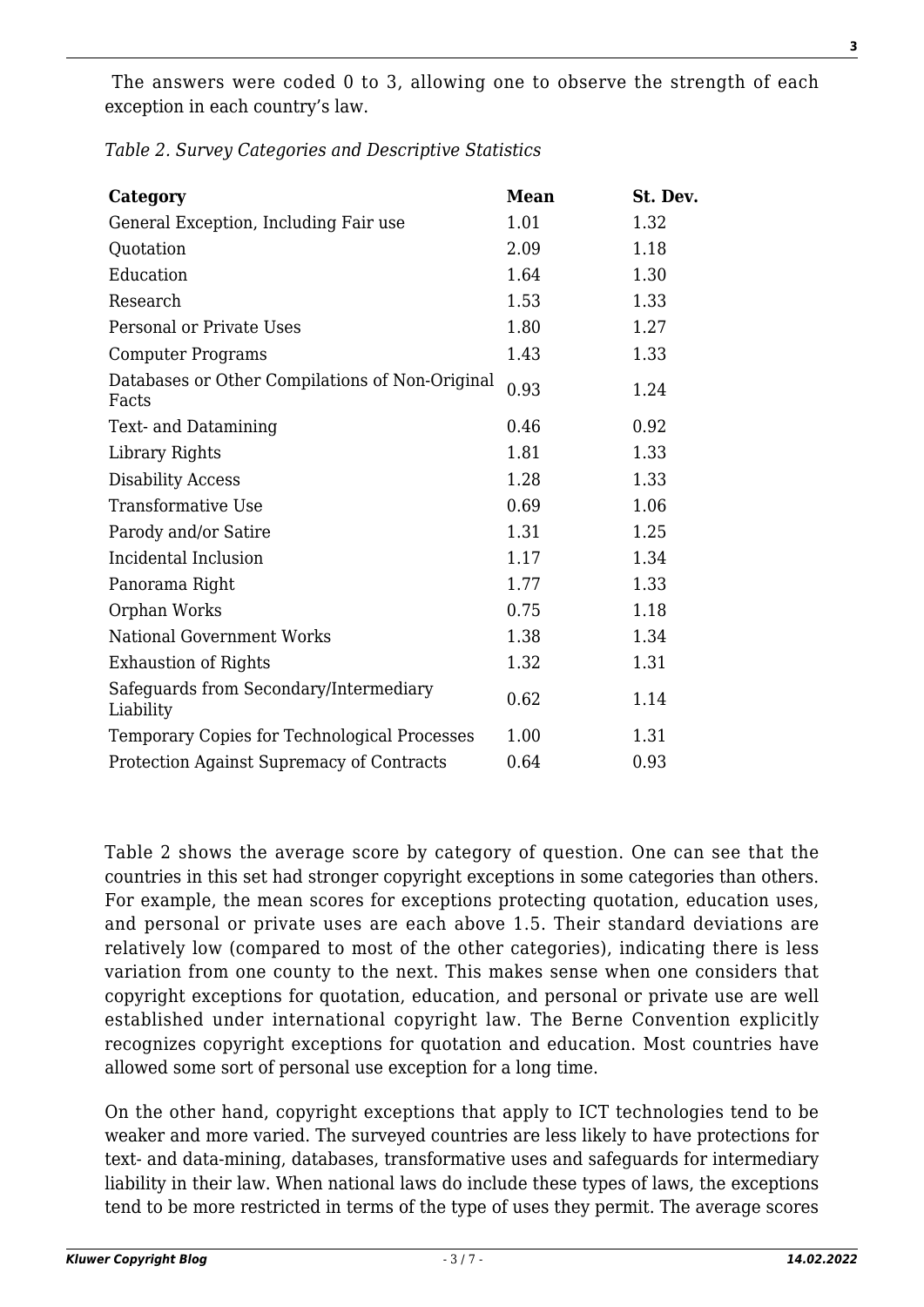for each of these types of copyright exceptions are below 1.0.

# **Measuring the strength of subsets of copyright exceptions**

Subsets of the data can be used to compare different types of copyright exceptions between countries and over time. To demonstrate, my paper presents two overlapping thematic subgroups of exceptions based on the type of user activity protected, and presents indices for each. The first index measures the strength of exceptions related to ICT technologies, and the second measures the strength of exceptions related to education.

Table 3 shows the categories of copyright exceptions relevant to each subgroup. ([Appendix 2](https://digitalcommons.wcl.american.edu/cgi/viewcontent.cgi?filename=1&article=1076&context=research&type=additional) of the working paper provides the full list of questions.)

# *Table 3 Copyright Exceptions for Two Types of Uses*

| <b>Exceptions related to Internet</b><br><b>Communications Technologies (Tech)</b>                                                                                                                                                                                                                                                | <b>Exceptions related to Education (Edu)</b>                                                                                   |
|-----------------------------------------------------------------------------------------------------------------------------------------------------------------------------------------------------------------------------------------------------------------------------------------------------------------------------------|--------------------------------------------------------------------------------------------------------------------------------|
| <b>General Exception</b><br>Quotation<br>Research<br>Personal Or Private Uses<br>Computer Programs<br>Databases Or Other Compilations Of Non-<br>Original Facts<br>Text And Data-Mining<br>Transformative Use<br>Safeguards From Secondary Liability<br>Temporary Copies For Technological<br>Processes<br>Supremacy Of Contracts | <b>General Exception</b><br>Education<br>Research<br>Personal or Private Uses<br>Library Rights<br><b>Exhaustion of Rights</b> |
|                                                                                                                                                                                                                                                                                                                                   |                                                                                                                                |

Figure 1 is a graphic presentation of the mean values of *Tech* and *Edu* each year by income group. For each year,

- *tech* = mean of the category scores for 52 questions within the eleven categories related to Internet Communications Technologies (ICT) in Table 3
- *edu* = mean of the category scores for 31 questions within the six categories related to educational uses in Table 3

It demonstrates three things. First, the mean value of both indices has gradually increased over time, indicating that copyright exceptions have slowly grown stronger. This is true for both the high-income and middle-income countries. Second, the highincome countries in the set have consistently had stronger copyright exceptions than the middle-income countries, supporting the assertions that developing countries have not taken full advantage of TRIPS flexibilities for copyright protection. Third, the gap between copyright exceptions in more and less wealthy countries grew towards the end of the period. This is especially the case for exceptions that benefit technology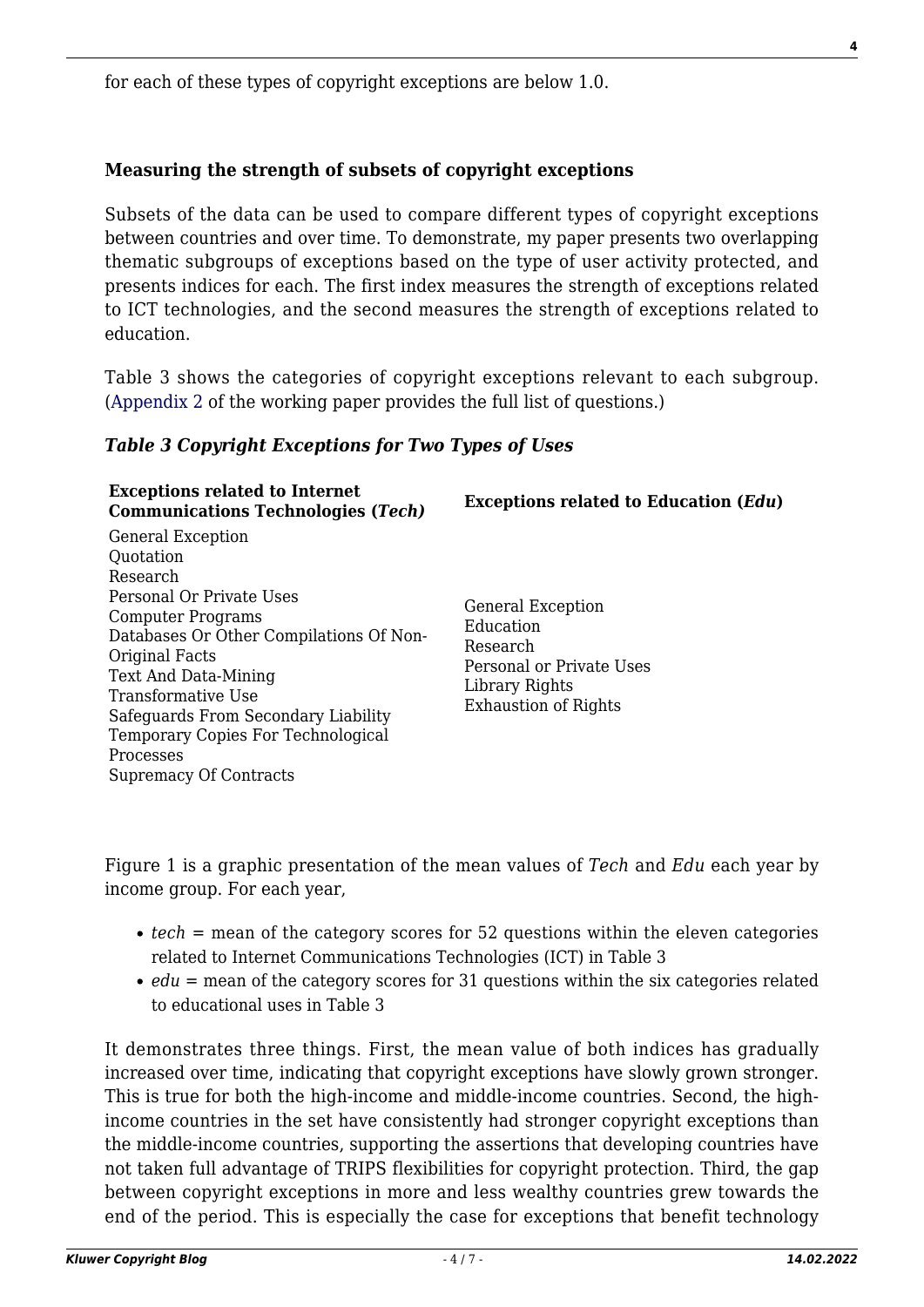#### firms.

*Figure1: Average Index Scores for High- and Middle-Income Countries, by Year*

#### **Testing covariates**

My paper uses panel regressions (with fixed effects for countries and years) to show the relationships between the strength of copyright exceptions and other economic variables. The main results are as follows. (further details in the paper):

- Exceptions related to ICT technologies tend to be stronger (on average) in countries with larger ICT sectors, and exceptions for educational uses are stronger in countries with higher educational attainments.
- Exceptions related to both ICT technologies and educational uses tend to be weaker (on average) in countries where the copyright industries have a higher relative share of GDP.
- Within each country, there is a positive correlation between both indices and GDP per capita, though it is only significant for *Tech*. Rather than describing the difference between high- and middle-income countries, this finding implies that as economic output increased in each country, counties tended (on average) to strengthen copyright exceptions for ICT technologies.

# **Conclusion**

This post has given an overview of my working paper, which presents PIJIP's User Rights Database, a novel dataset designed to measure changes in 24 nations' laws on copyright exceptions over time. It demonstrated variation in exceptions by category, by countries' income group, and over time. The User Rights Database is unique among sources of information on copyright exceptions because others are static. It is my hope that researchers can use the dataset to add to the relatively small body of empirical research in this area.

Finally, the User Rights Database is an ongoing project. As we find new survey respondents with the expertise needed to answer detailed questions about the history of their countries' copyright law, and the willingness to spend time on the survey, the database will gradually expand to cover additional countries.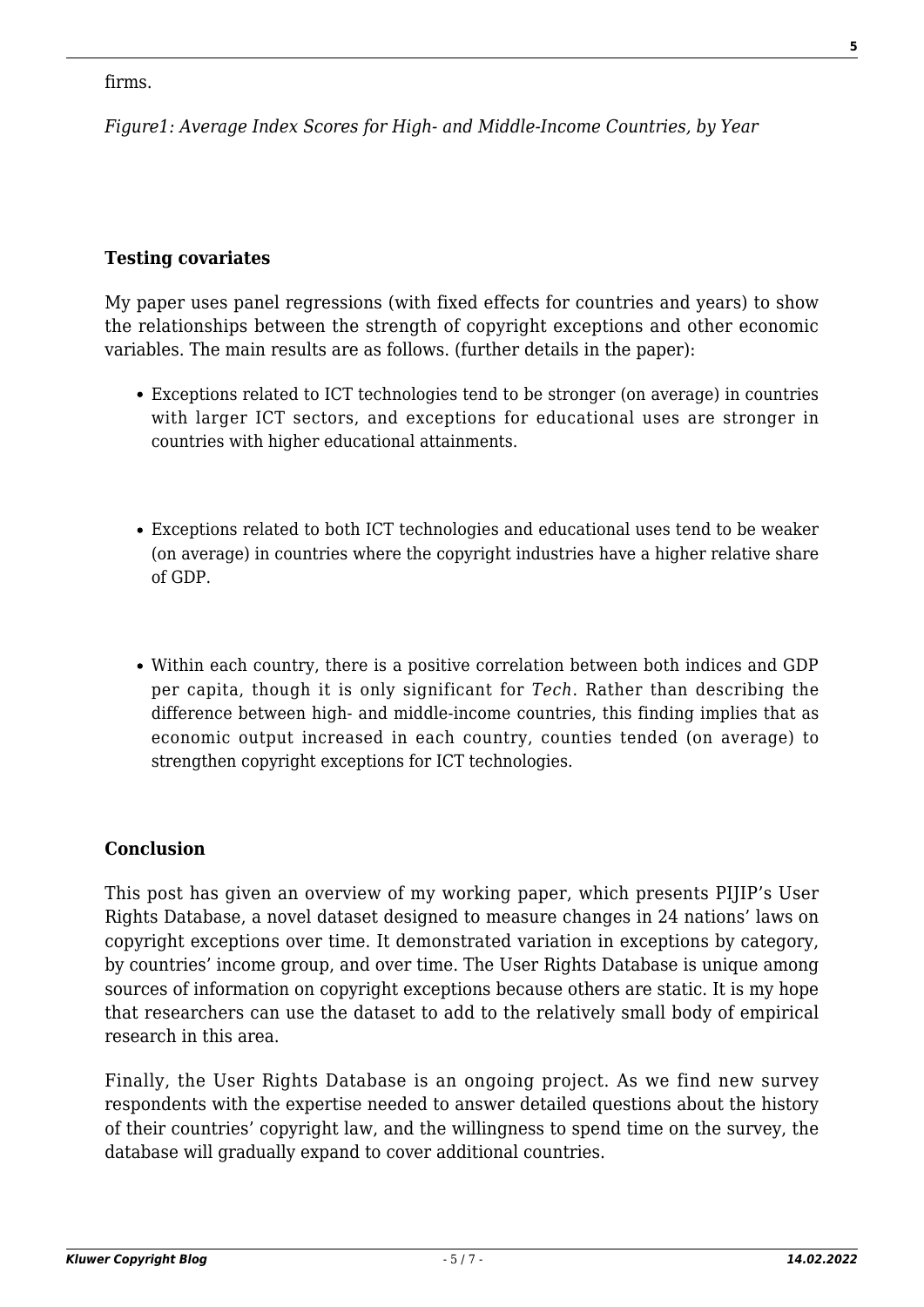[\[1\]](#page--1-0) Some countries in the dataset have data going back to 1970. However, there is annual data for most countries in the dataset from 1990 to 2016.

*To make sure you do not miss out on regular updates from the Kluwer Copyright Blog, please subscribe [here.](http://copyrightblog.kluweriplaw.com/newsletter)*

# **Kluwer IP Law**

The **2021 Future Ready Lawyer survey** showed that 81% of the law firms expect to view technology as an important investment in their future ability to thrive. With Kluwer IP Law you can navigate the increasingly global practice of IP law with specialized, local and cross-border information and tools from every preferred location. Are you, as an IP professional, ready for the future?

# [Learn how](https://www.wolterskluwer.com/en/solutions/kluweriplaw?utm_source=copyrightnblog&utm_medium=articleCTA&utm_campaign=article-banner) **[Kluwer IP Law](https://www.wolterskluwer.com/en/solutions/kluweriplaw?utm_source=copyrightnblog&utm_medium=articleCTA&utm_campaign=article-banner)** [can support you.](https://www.wolterskluwer.com/en/solutions/kluweriplaw?utm_source=copyrightnblog&utm_medium=articleCTA&utm_campaign=article-banner)



This entry was posted on Monday, February 14th, 2022 at 8:12 am and is filed under [Limitations](http://copyrightblog.kluweriplaw.com/category/limitations/), [Remuneration \(equitable\)](http://copyrightblog.kluweriplaw.com/category/remuneration-equitable/)

You can follow any responses to this entry through the [Comments \(RSS\)](http://copyrightblog.kluweriplaw.com/comments/feed/) feed. You can leave a response, or [trackback](http://copyrightblog.kluweriplaw.com/2022/02/14/a-novel-dataset-measuring-change-in-copyright-exceptions/trackback/) from your own site.